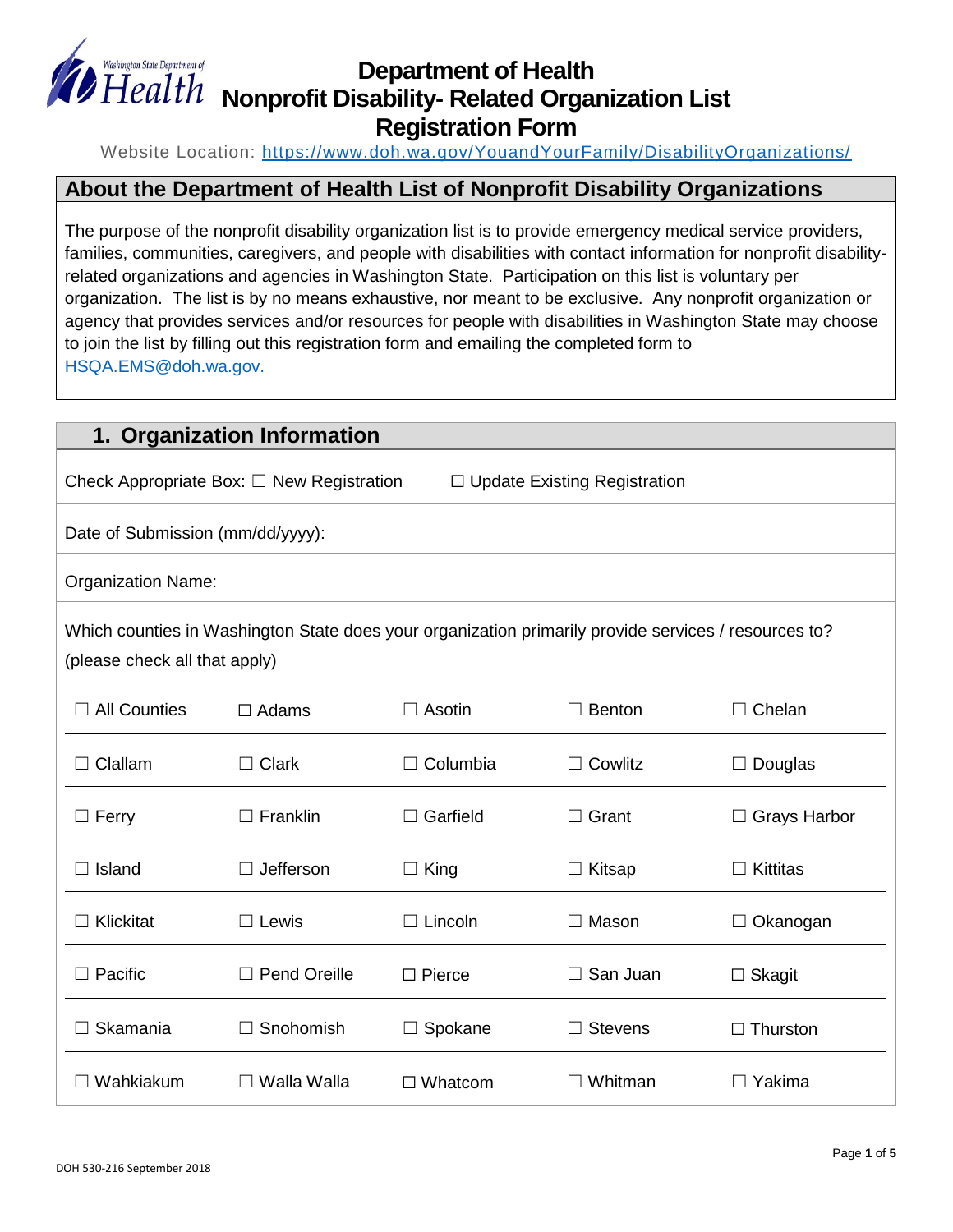| 2. Organization Contact Information               |
|---------------------------------------------------|
| <b>Organization Website Address:</b>              |
| <b>Organization Primary Email Address:</b>        |
| <b>Organization Primary Phone Number:</b>         |
| Physical Address Line 1:                          |
| Physical Address Line 2:                          |
| City, State, ZIP Code:                            |
| Mailing Address Line 1 (if different than above): |
| Mailing Address Line 2 (if different than above): |
| City, State, ZIP Code: (if different than above): |

Please continue to next page.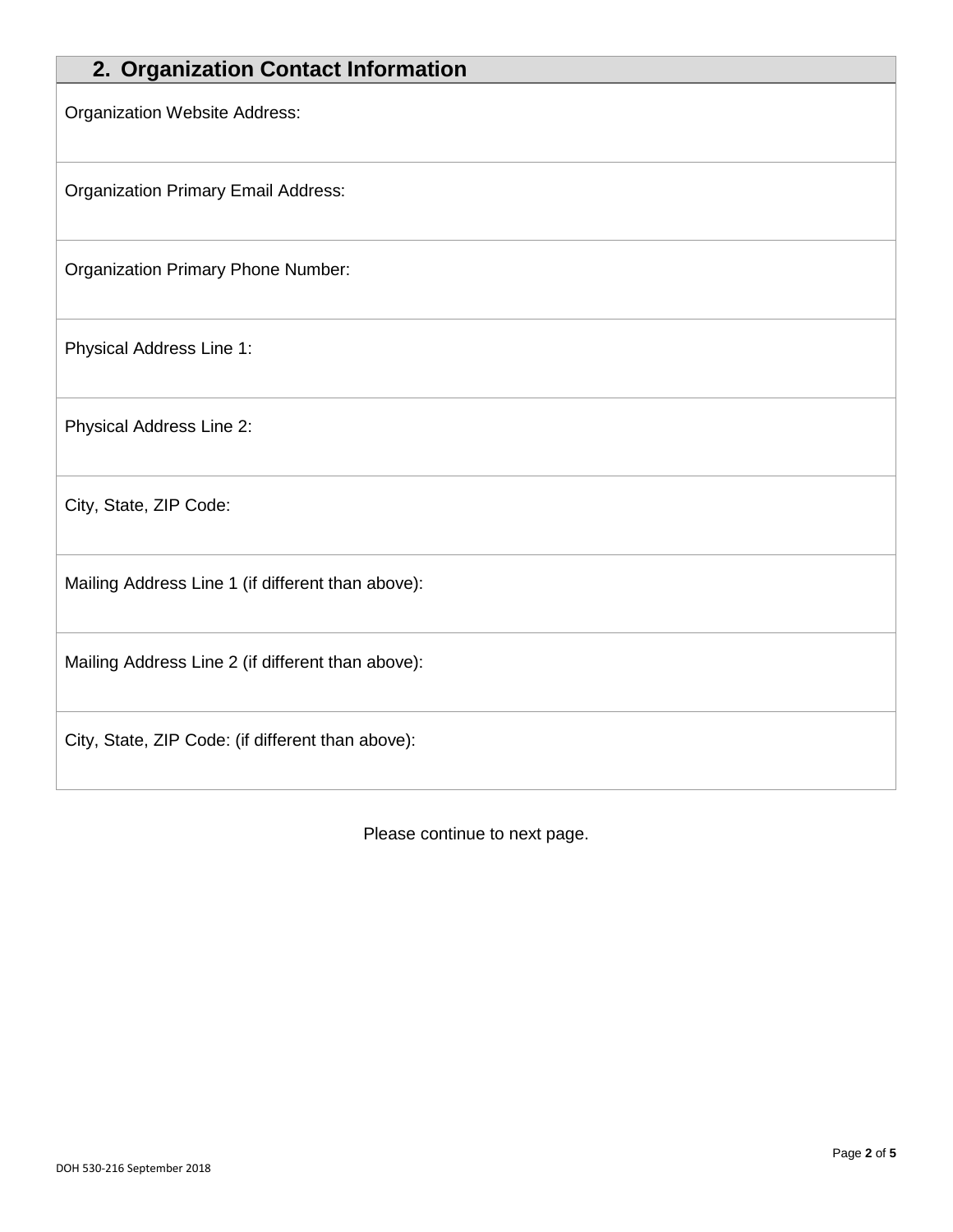# **3. Disability Communities Served**

| Which disability communities does your organization primarily provide resources / services to?<br>(Please check all that apply) |                                   |                                               |                                                       |                                                  |
|---------------------------------------------------------------------------------------------------------------------------------|-----------------------------------|-----------------------------------------------|-------------------------------------------------------|--------------------------------------------------|
| <b>All Disabilities</b>                                                                                                         | $\Box$ ADHD                       | $\Box$ Anxiety<br><b>Disorders</b>            | $\Box$ Aphasia                                        | $\Box$ Auditory<br>Processing<br><b>Disorder</b> |
| Autism<br>Spectrum<br><b>Disorders</b>                                                                                          | Behavioral                        | <b>Blindness</b>                              | Cardiovascular                                        | $\Box$ Cerebral Palsy                            |
| D/deaf                                                                                                                          | Deafblind                         | Deafened<br>$\Box$                            | Developmental                                         | $\Box$ Digestive                                 |
| Down<br>Syndrome                                                                                                                | Dyscalculia                       | Dysgraphia<br>$\Box$                          | $\Box$ Dyspraxia                                      | $\Box$ Eating<br><b>Disorders</b>                |
| Emotional                                                                                                                       | $\square$ Fragile X               | Genito-Urinary<br>ш                           | $\Box$ Hard of Hearing                                | $\Box$ Head Injury                               |
| Hearing:                                                                                                                        | Hemic and<br>Lymphatic            | Intellectual<br>$\Box$                        | Learning                                              | $\Box$ Legally Blind                             |
| $\Box$ Loss or<br>Deformity of Limbs                                                                                            | □ Low Vision                      | $\Box$ Mental Health                          | $\Box$ Mood Disorders                                 | $\Box$ Muscular<br>Dystrophy                     |
| Neurological                                                                                                                    | Organic Brain<br><b>Disorders</b> | Osteogenesis<br>Imperfecta                    | <b>Partially Sighted</b>                              | Personality<br><b>Disorders</b>                  |
| Physical-<br>Musculo Skeletal                                                                                                   | $\Box$ Physical-<br>Neuro Musculo | $\Box$ Physiological                          | $\Box$ Poliomyelitis                                  | $\Box$ Reproductive                              |
| Respiratory                                                                                                                     | Schizophrenia                     | Sensory<br>ப<br>Processing<br><b>Disorder</b> | $\Box$ Short & Long<br><b>Term Memory</b><br>Problems | $\Box$ Skin and<br>Endocrine                     |
| <b>Special Sense</b><br>Organs                                                                                                  | Speech                            | Spina Bifida<br>ப                             | <b>Spinal Cord</b><br>Injury                          | $\Box$ Stroke                                    |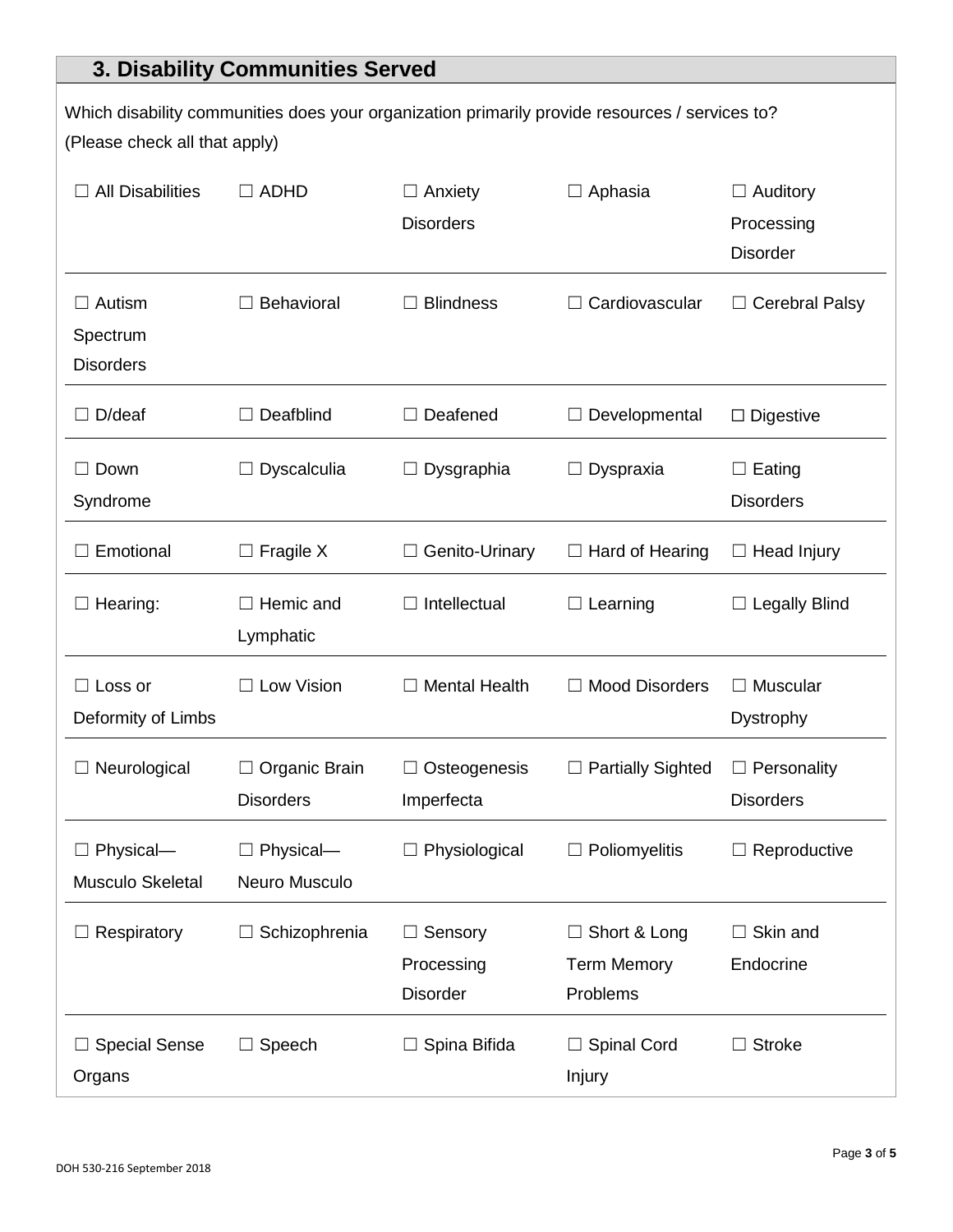| 3. Disability Communities Served                                                       |                |                                   |  |
|----------------------------------------------------------------------------------------|----------------|-----------------------------------|--|
| $\Box$ Total Blindness                                                                 | $\Box$ Visual: | $\Box$ Visual Processing Disorder |  |
| $\Box$ Other (please specify):                                                         |                |                                   |  |
|                                                                                        |                |                                   |  |
| 4. Services / Resources Offered                                                        |                |                                   |  |
| Which services / resources does your organization offer? (please check all that apply) |                |                                   |  |

| $\Box$ Advocacy                                     | $\Box$ Arts                                          | $\Box$ Assessment                                             | $\Box$ Assistive Technology                             |
|-----------------------------------------------------|------------------------------------------------------|---------------------------------------------------------------|---------------------------------------------------------|
| Awareness                                           | $\Box$ Benefits Planning<br><b>Services</b>          | $\Box$ Business<br>Consultation                               | $\Box$ Childhood<br>Development                         |
| Community<br><b>Resources</b>                       | $\Box$ Counseling                                    | $\Box$ Education                                              | Employment                                              |
| Equipment                                           | $\Box$ Family / Parent /<br><b>Caregiver Support</b> | $\Box$ Financial Counsel                                      | $\Box$ Healthcare                                       |
| House / Yard Care                                   | Inclusion<br>$\Box$                                  | $\Box$ Independent Living<br><b>Evaluation &amp; Services</b> | <b>Installation Services</b><br>$\Box$                  |
| $\Box$ Interpreter /<br><b>Translation Services</b> | $\Box$ Legal                                         | □ Long-Term Care<br>Services & Support                        | $\Box$ Maintenance<br><b>Services</b>                   |
| Media / Publications                                | $\Box$ Personal Assistance<br><b>Services</b>        | $\Box$ Pet Care                                               | $\Box$ Physical & Mental<br><b>Restoration Services</b> |
| $\Box$ Post-Employment<br><b>Services</b>           | $\Box$ Pre-Employment<br><b>Transition Services</b>  | $\Box$ Recreation                                             | $\Box$ Referral Services                                |
| Rehabilitation                                      | Research                                             | <b>Residential / Housing</b>                                  | Self-Determination                                      |
| $\Box$ Special Education                            | $\Box$ Support Groups                                | $\Box$ Therapy                                                | $\Box$ Training                                         |
| <b>Transition Services</b>                          | Transportation                                       | Vocational<br>Rehabilitation                                  | $\Box$ Vocational Training                              |